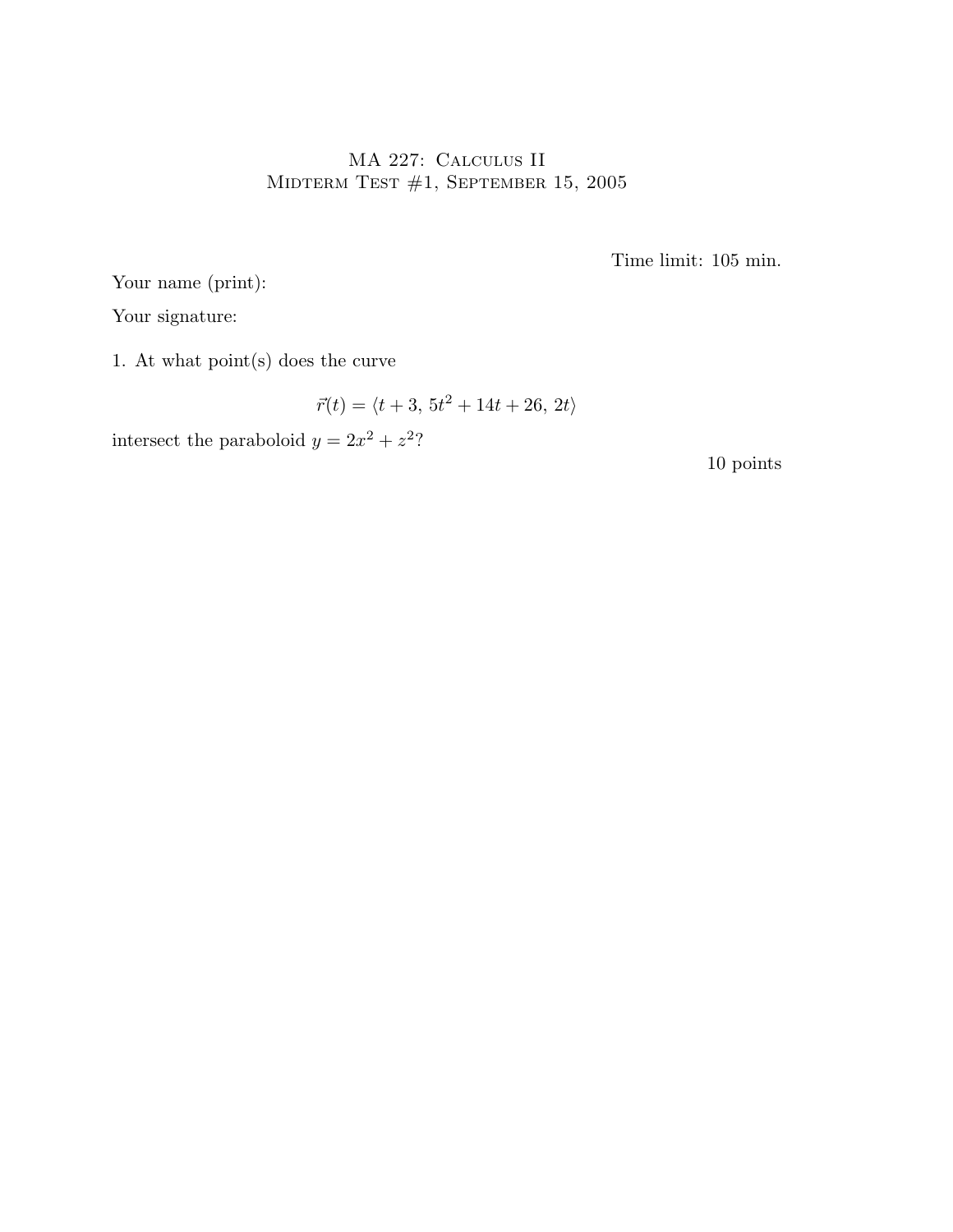2. Find a parametric equation for the tangent line to the curve

$$
\vec{r}(t) = \langle \sin t, t^2, \cos t \rangle
$$

at the point  $P(1, \pi^2/4, 0)$ .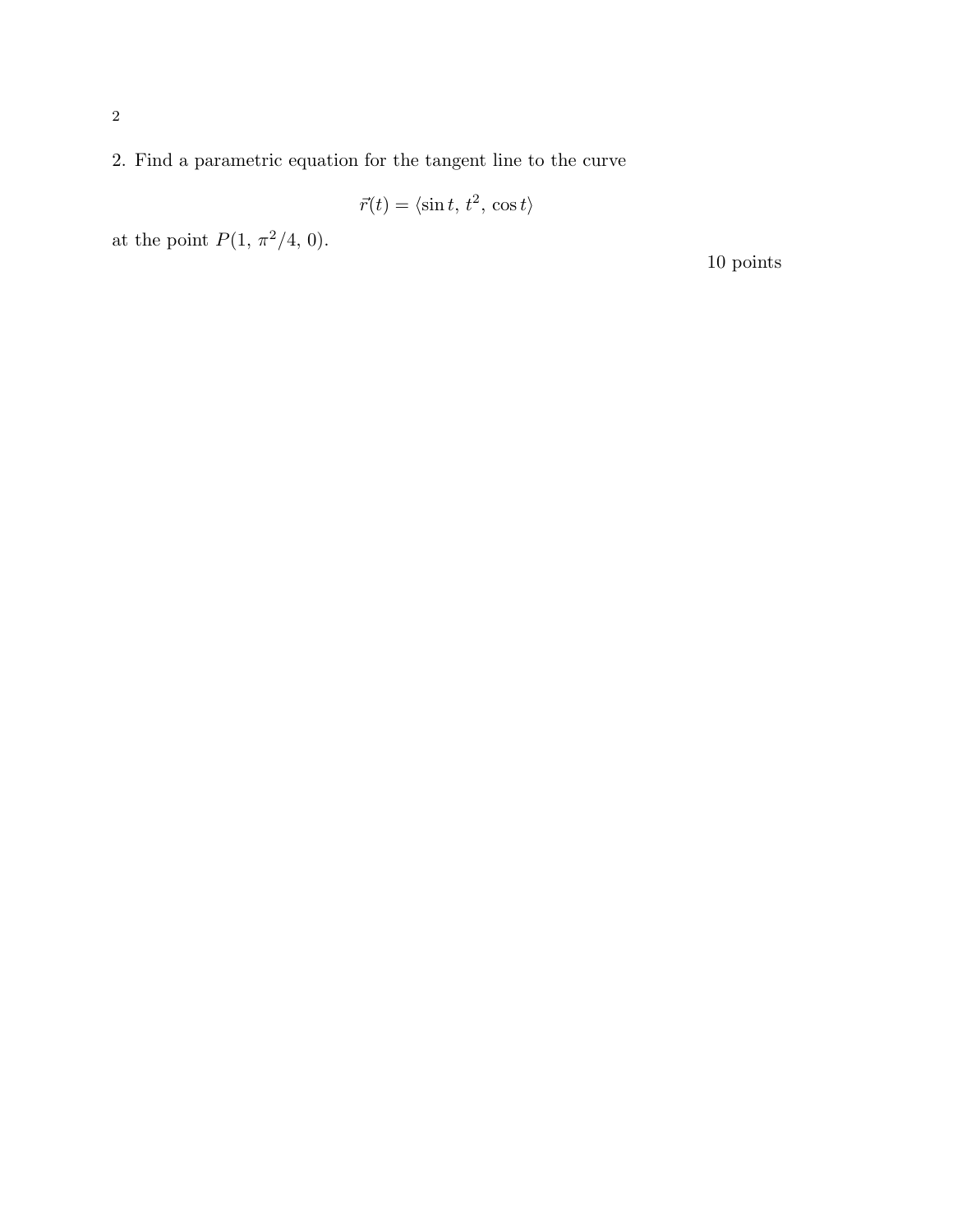3. Find the curvature of the space curve

$$
\vec{r}(t) = t\vec{i} + t\vec{j} + (1 + t^2)\vec{k}
$$

at any point.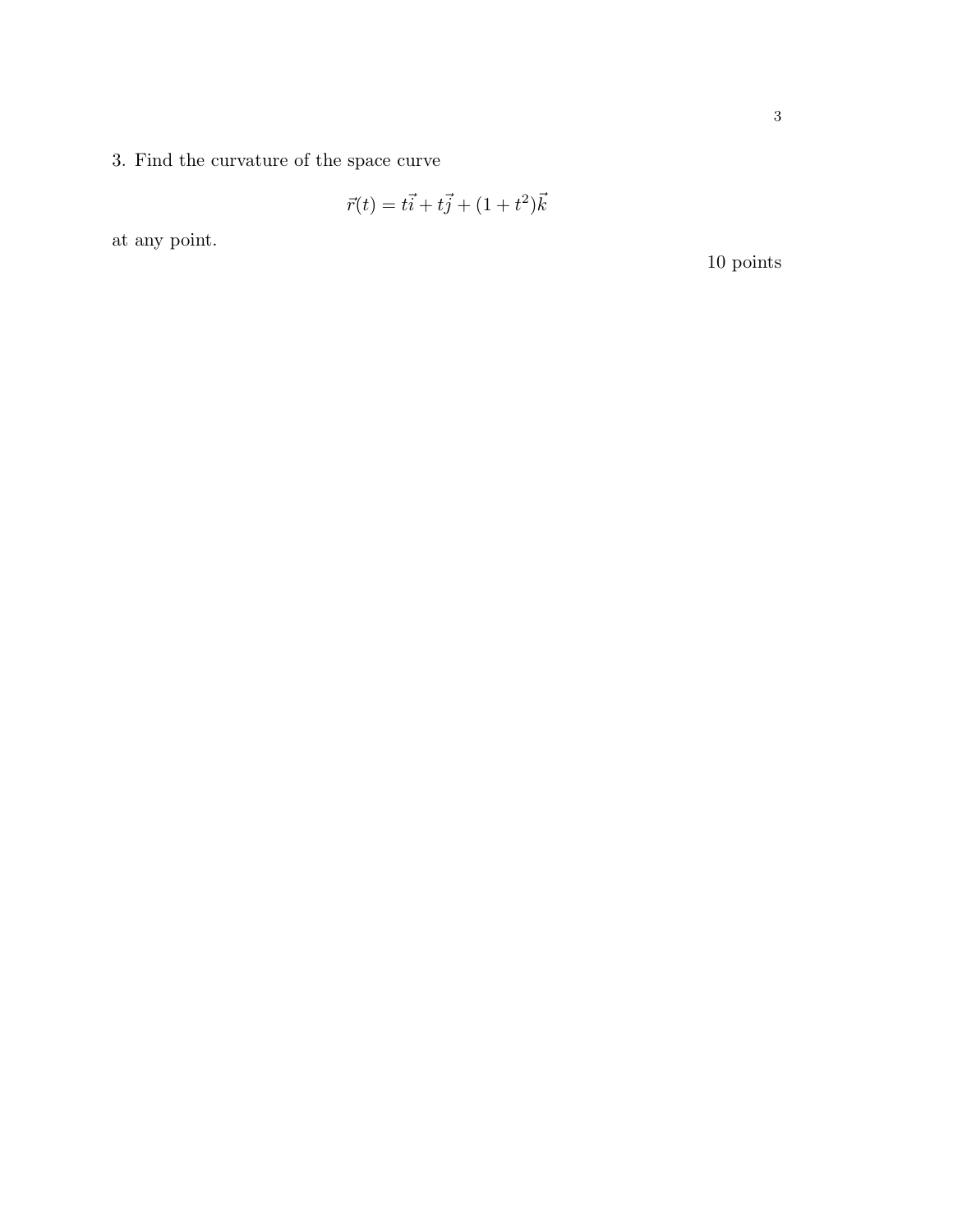4. Find the vectors  $\vec{T}(t),$   $\vec{N}(t),$  and  $\vec{B}(t)$  for the curve

$$
\vec{r}(t) = \langle 4t, 3\cos t, -3\sin t \rangle.
$$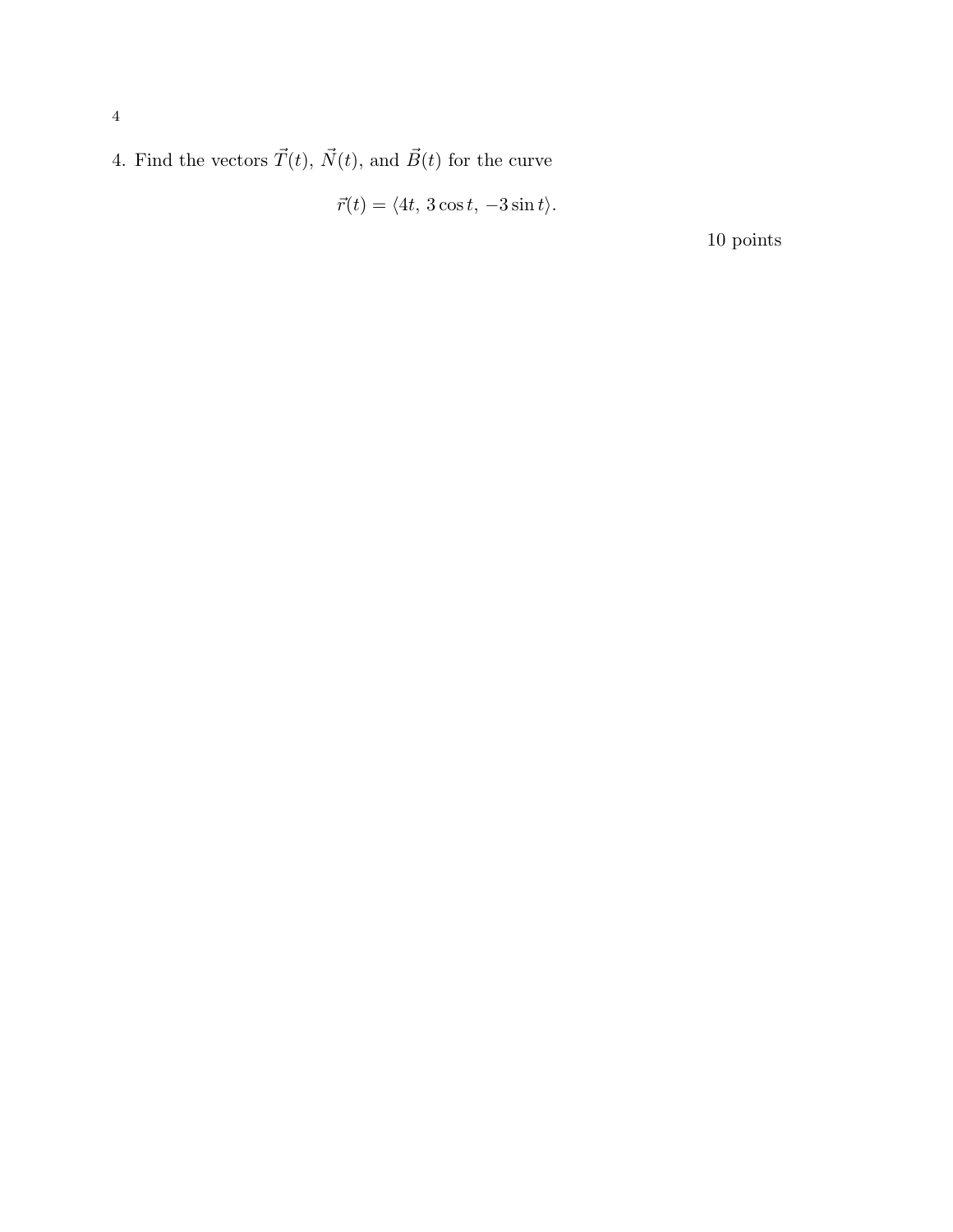5. Find the velocity, acceleration, and speed of a particle with the position function

$$
\vec{r}(t) = \langle t^2, t \cos t, t \sin t \rangle.
$$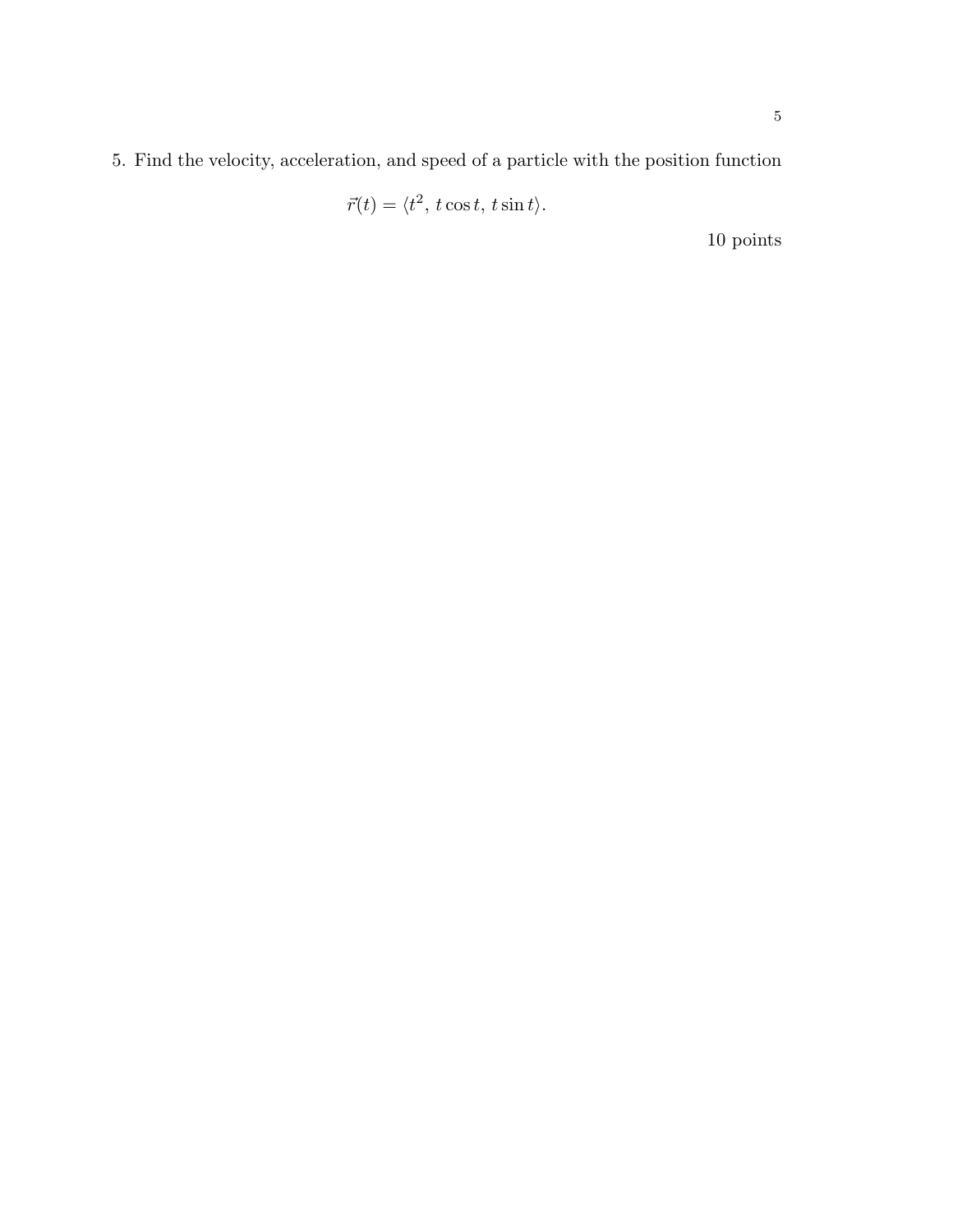6. Classify the surface

$$
y^2 - 2z^2 - x + 6y + 8z + 2 = 0.
$$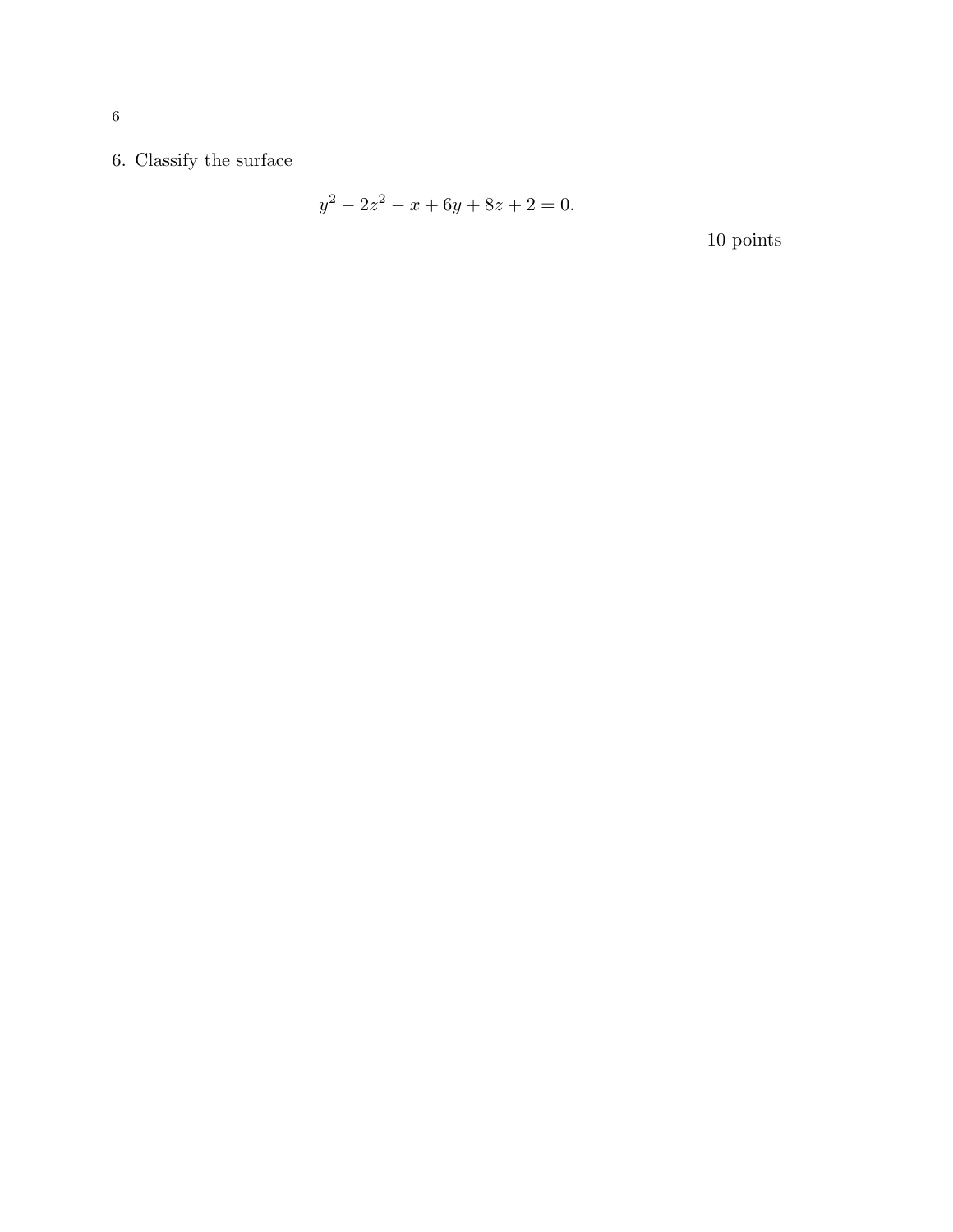7. Describe the level surfaces of the function

$$
f(x, y, z) = 3x^2 + 5y^2 - 2z + 7.
$$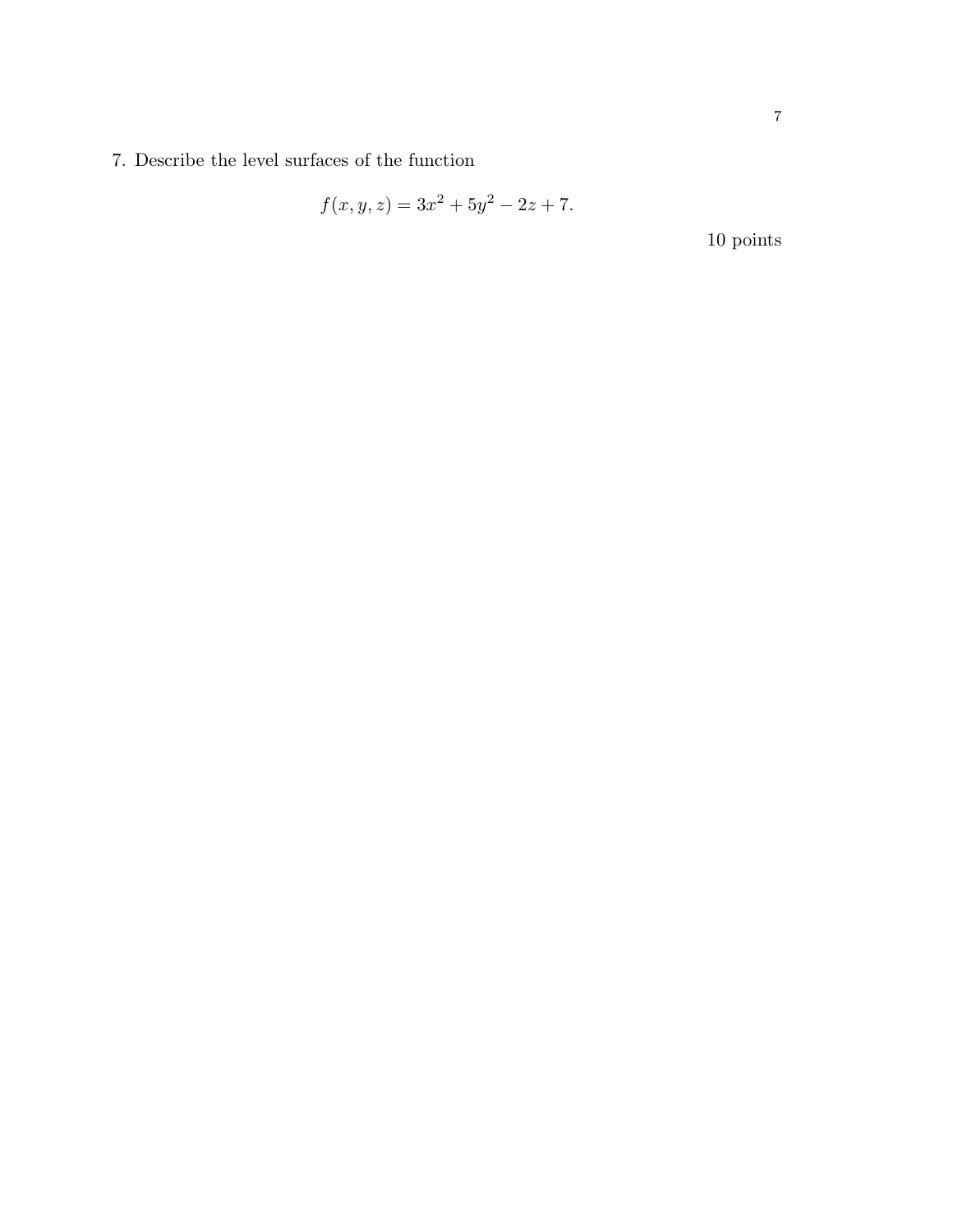8. Classify the level surfaces of the function

$$
f(x, y, z) = yz + 1.
$$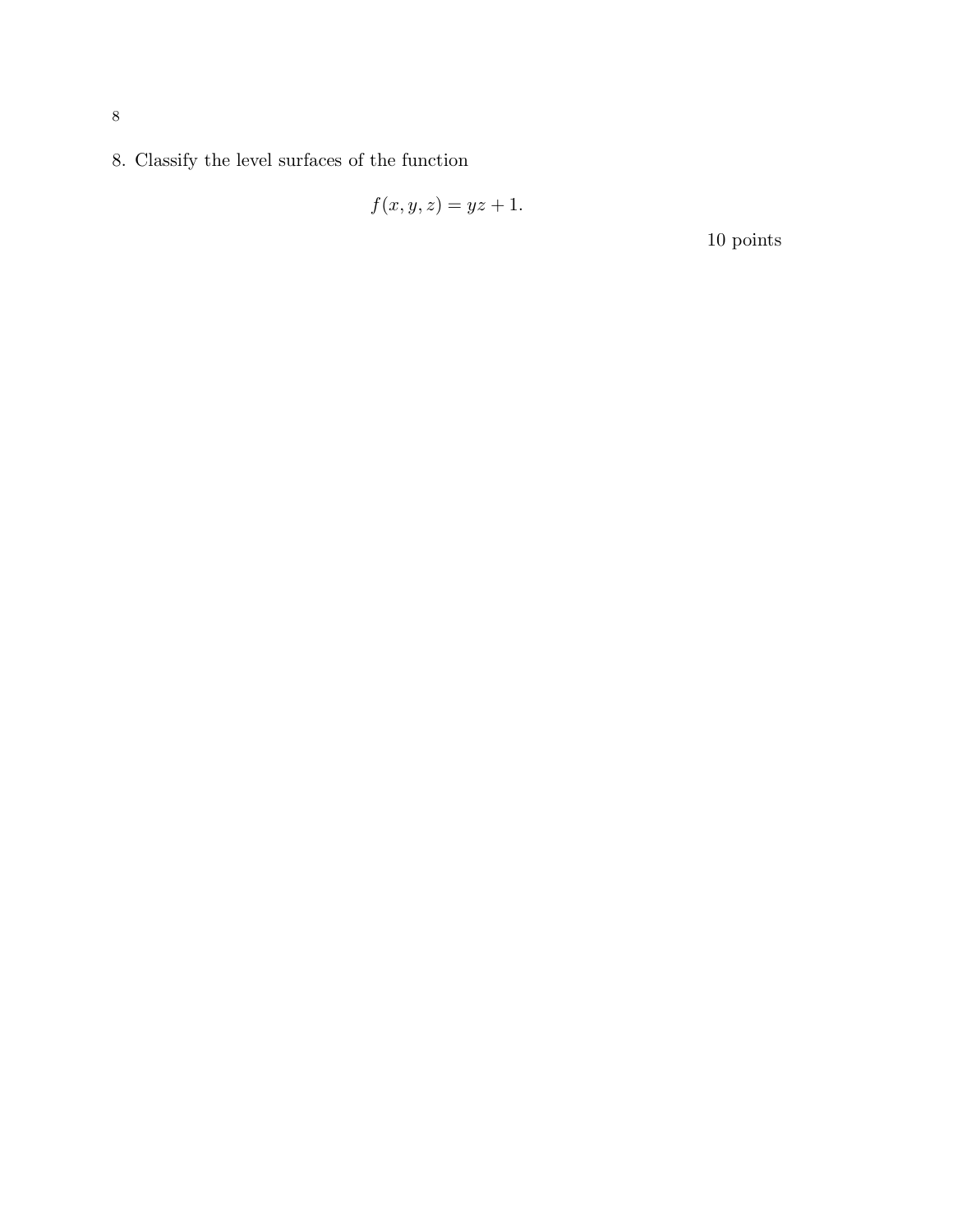## 9. Calculate the limit

$$
\lim_{(x,y)\to(0,0)}\frac{x^2+y^2}{x^2+xy+y^2}.
$$